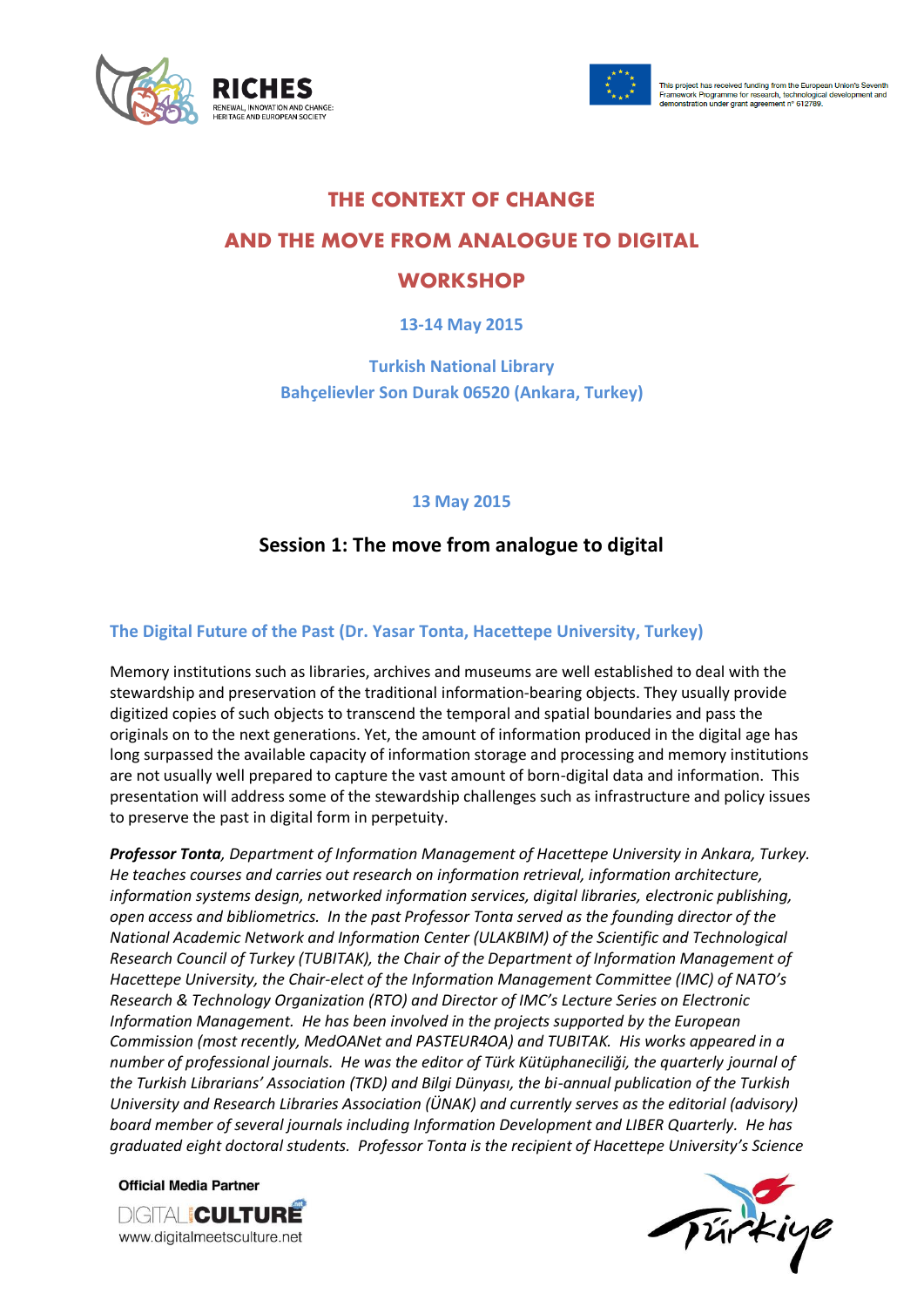



*Award (2010). He is currently the Deputy Chair of UNESCO Turkey's Memory of the World Committee. Professor Tonta is a member of several professional organizations including the Association of Information Science & Technology (ASIS&T) and served in the Organizing and Programme Committees of several international conferences including IMCW, ICKM, ISSI, and ELPUB. Professor Tonta received his graduate degrees in library and information studies from the University of California at Berkeley (Ph.D.), the University of Wales (M.Lib.), and Hacettepe University (M.A.). More information about Professor Tonta and his contributions is available through his web site [\(http://yunus.hacettepe.edu.tr/~tonta/tonta.html\)](http://yunus.hacettepe.edu.tr/~tonta/tonta.html).* 

## **Fashioning Futures: Digitality and the Museum of World Cultures (Wayne Modest, Rijksmuseum Volkenkunde-National Museum of Ethnography, Netherlands)**

In this presentation I am interested to briefly explore the impact of the digital on ethnographic museums. Digital technology is not new to museums. Indeed, one could say that museums, though not always at the cutting edge, have stayed up-to-date with the changes in digital technology, using it in both research and exhibitions as well as to engage with a broader public.

For us at the National Museum of World Cultures, this has had important consequences. Indeed, significant parts of our collections are now online, and we see growing interest from a broad public in accessing our collections digitally. For the Tropenmuseum, for example, from as early as 2013 we logged several million Wikimedia hits per month that included objects from our collections. A significant amount of these hits were registered from Indonesia.

But are ideas about the digital only about access to our collections? Can we imagine the move from analogue to digital as presenting different challenges to the museum? In this paper I want to propose a future interest in addressing the digital, not just as a tool for documentation of and access to cultural heritage, but as an important part of fashioning subjectivities - fashioning heritage. As a museum interested in the material evidences of the lifeworlds of people globally, I want to ask: how is the digital affecting how people fashion and experience their lives as cultural subjects, and what does this mean for the museum? This presentation is only preliminary in its exploration.

*Wayne Modest is the Head of the Research Centre for Material Culture at the National Museum of World Cultures, Netherlands. He was previously Head of the curatorial department at the Tropenmuseum and Keeper of Anthropology at the Horniman Museum in London. Some of his recent publications include: Museums, Heritage and International Development (with Paul Basu, 2014); Museums and Communities: Curators, Collections, Collaborations (with Viv Golding, 2013), and Slavery and the (Symbolic) Politics of Memory in Jamaica: Rethinking the Bicentenary in Representing Enslavement and Abolition in Museums (Routledge, 2011).*

## **Evaluation of Turkish National Library Digital Services in terms of user perspective (Bahadir Aydinonat, Hakan Koray Ozluk, KYGM, Turkey)**

Their presentation will focus on digitization processes in Turkish public Libraries and National Library from the user perspective. That will include timeline of the process, the situation in Turkish Institutions covering general aspects like stardards, policies, IPR. The presentation will deliver a user study on National Libraries' digital fine arts system. It will give brief information of the system with interviews, questionnares and desktop research.

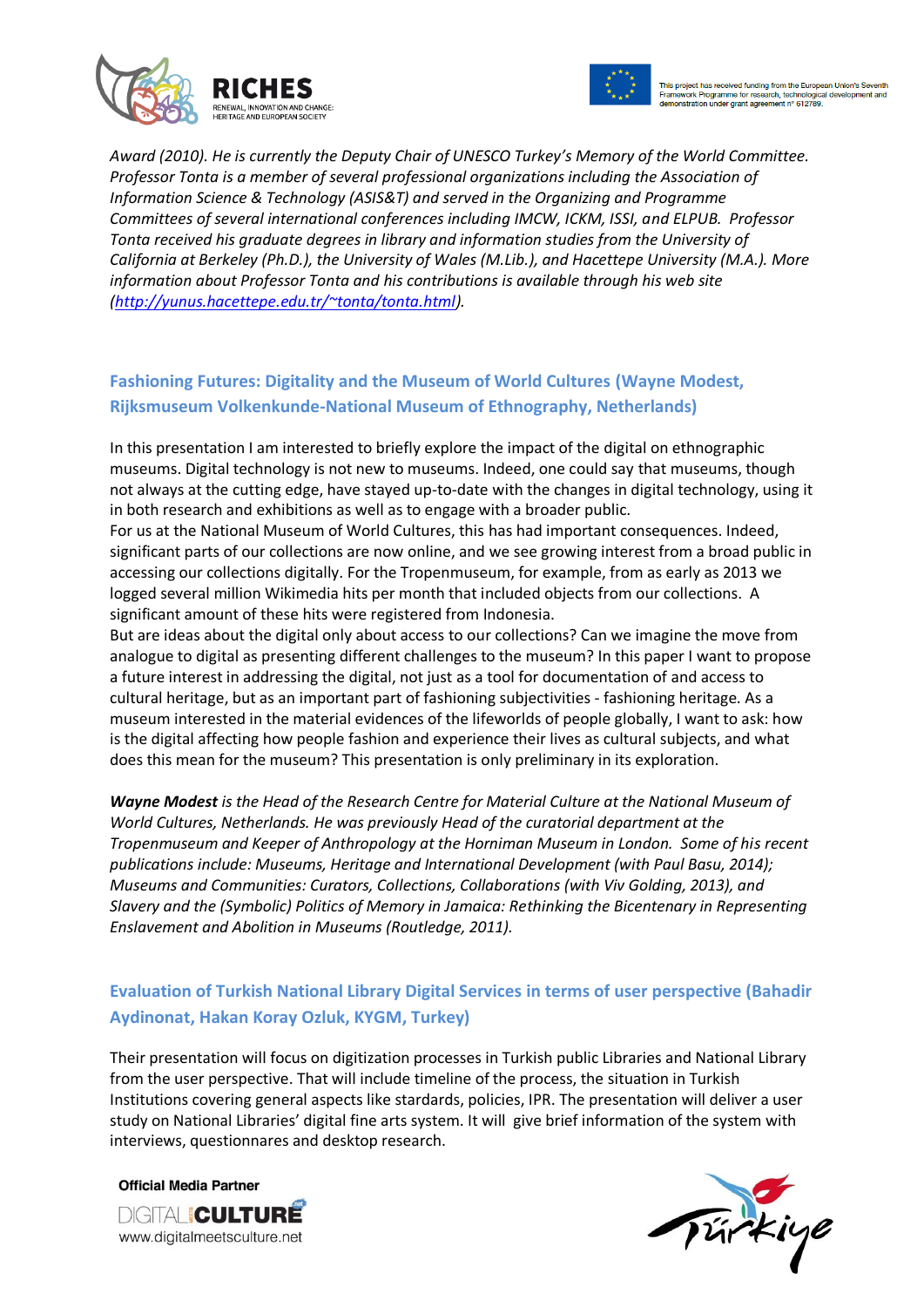



*Hasan Bahadir AYDINONAT graduated from Hacettepe University Department of Information Management in 2001. He worked as a sales manager assistant in Hema Makina Company between 2002 – 2003. He worked at Baskent University Library Automation Department from 2004 to 2009. Between 2010-2012 he was the Turkish representative for the Indicate project. Now he works for the Ministry of Culture and Tourism in Libraries and Publications Directorate as an expert and he is the respresentative of the RICHES Project. Areas of interest are: ICT, e-libraries, Cultural Heritage.*

*Hakan Koray OZLUK graduated from Hacettepe University Department of Information Management in 2001. He got his Maste'sr degree, on user needs, at Ankara University Department of Information Management in 2006. He had worked in a search engine provider as a content editor from 2000 to 2002. He has worked for the General Directorate of Libraries and Publications at the Ministry of Culture and Tourism since 2002. He was the technical coordinator for the Turkish Culture Portal project in 2010 – 2012. He was the Turkish representative of the Indicate project between 2010 and2012. Now he is the deputy director of the IT department in the directorate. Areas of interest are: library automation systems and e- culture.*

## **Museum Collections online and their potential for research (Monika Hagedorn-Saupe, Katerina Charatzopoulou, SPK, Germany)**

The sixteen National Museums in Berlin (SMB), part of the largest cultural complex in Germany, the Stiftung Preussischer Kulturbesitz (Prussian Cultural Heritage Foundation), constitute a Universal Museum dedicated to the preservation, research and mediation of treasures of art and culture of the history of humanity. Their collections embrace the areas of European and extra- European art, archaeology and ethnology. As a result of ongoing digitisation activities, scientific documentation and images of 145.000 objects from the rich and multifaceted collections of the National Museums in Berlin are now accessible through the online database SMB-digital, where browsing and searching functionalities are offered as well as personalization functionalities.

The presentation will report on the results of the evaluation of SMB-digital within the framework of the RICHES-Project, aiming to understand the potential of Museum Collections online: how different types of audiences are using information on museum collections online, what are they using it for and what wishes they have for further development.

*Prof. Monika Hagedorn-Saupe studied mathematics, sociology, psychology, and education at the Ruhr-Universität Bochum, at Kings College London, and at the Freie Universität Berlin. Since 1985, she has been a staff member of the Institut für Museumsforschung (Staatliche Museen zu Berlin, Stiftung Preußischer Kulturbesitz), overseeing the annual statistics of all German museums. Since 1994, she has been Head of the department "Visitor-related museum research and museum statistics", is responsible for several European projects and acts as the Deputy Director of the Institute. Since 1997 she chairs the Special Interest Group on Documentation in the German Museum Association. Since 2013 she is a member of the board of ICIM-Europe. She chairs the Information Centres Working Group in CIDOC, the documentation committee of ICOM. She is one of the representatives of Germany*  in the Membership Expert Group on digitisation and long-term preservation (MSEG). She is a member *of the executive board of Europeana, representing ICOM. She is Vice-President of the Michael Culture Association. She is Professor in museology at the University of Applied Sciences HTW in Berlin/Germany and teaches visitor research and museum management.*

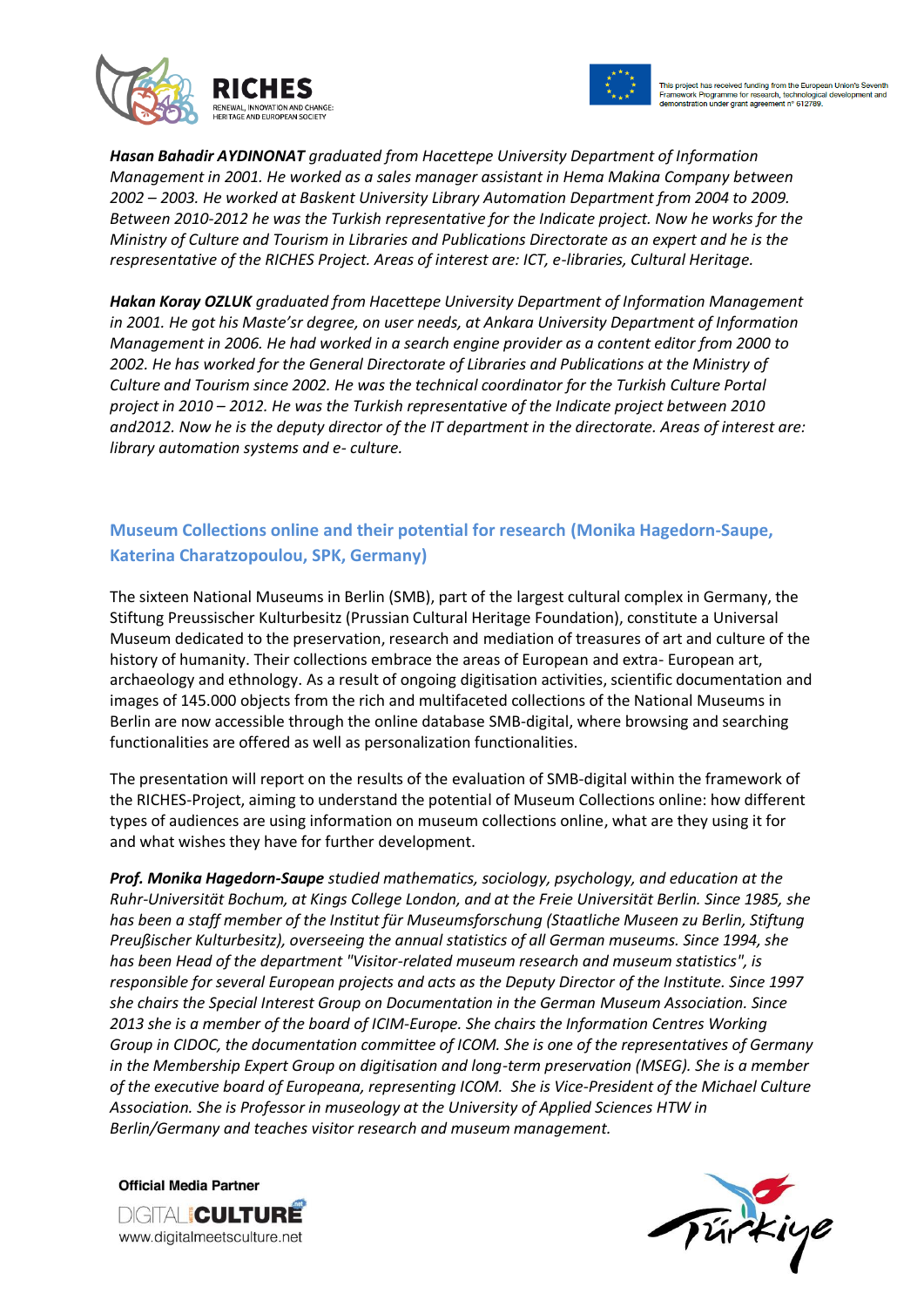



*Katerina Charatzopoulou studied French philology at the Kapodistrian University of Athens, and art history, classical archaeology and documentation at the University of Paris X - Nanterre. From 1995 to 1997, she was responsible for the documentation of the Photographic Archives and the development of multimedia information systems at the Benaki Museum in Athens. As regular contributor to the Greek journal Archaiologia (Archaeology, Athens) from 1998 to 2009, she published several articles on digital media and on the digitisation of cultural heritage, and was from 2007 to 2009 editor in chief of the online edition of the journal. She has worked as a research and teaching assistant at the University of Paris X-Nanterre (2002-2004) and as a research fellow at the Department of Greek, Etruscan, and Roman Antiquities of the Louvre (2010-2011). Since October 2014, she works for the RICHES project at the Institute for Museum Research (SPK, Berlin).*

## **Understanding the context of change and the move from analogue to digital – Final conclusions (Antonella Fresa, Promoter Srl, Italy)**

Citizens across the globe have embraced the digital world. These transformation takes place across all boundaries: age, geography and stage of economic development. The rise of digital technology is empowering citizens, shifting power from institutions to the individual. Publics have access to a wider range of digital content, they can browse, compare and share opinions digitally. Moving to a digital model involves a fundamental rethink of memory institutions, user engagement, professional skills, policies and Cultural Heritage strategies.

The presentation will explore the implications of this context of change, seeking to understand the new paradigms and identify the opportunities for Cultural Heritage in a changing world. Specific examples of best practices will illustrate the topics addressed.

*Antonella Fresa, ICT expert, working on European cooperation projects and policy development frameworks. Enterprise Fellow at Coventry University. Member of the Europeana PPP Task Force. Member of the Concertation Table of the Italian Ministries of Culture and Research, concerning the implementation of the Joint Programming Initiative on Cultural Heritage. Founder and Director of Promoter SRL. Currently she is Technical Coordinator and Communication Manager of several national and European project. Between 2002 and 2012 advisor of the Italian Ministry of Cultural Heritage and Activities. Project Officer at the European Commission between 1999 and 2002. Previously: policy advisor for the High Technology Network of the Tuscany Region, advisor to Italian and European organisations in the area of electronic publishing, e-learning, online services and applications. Product manager at Tower Tech; researcher at Olivetti.*



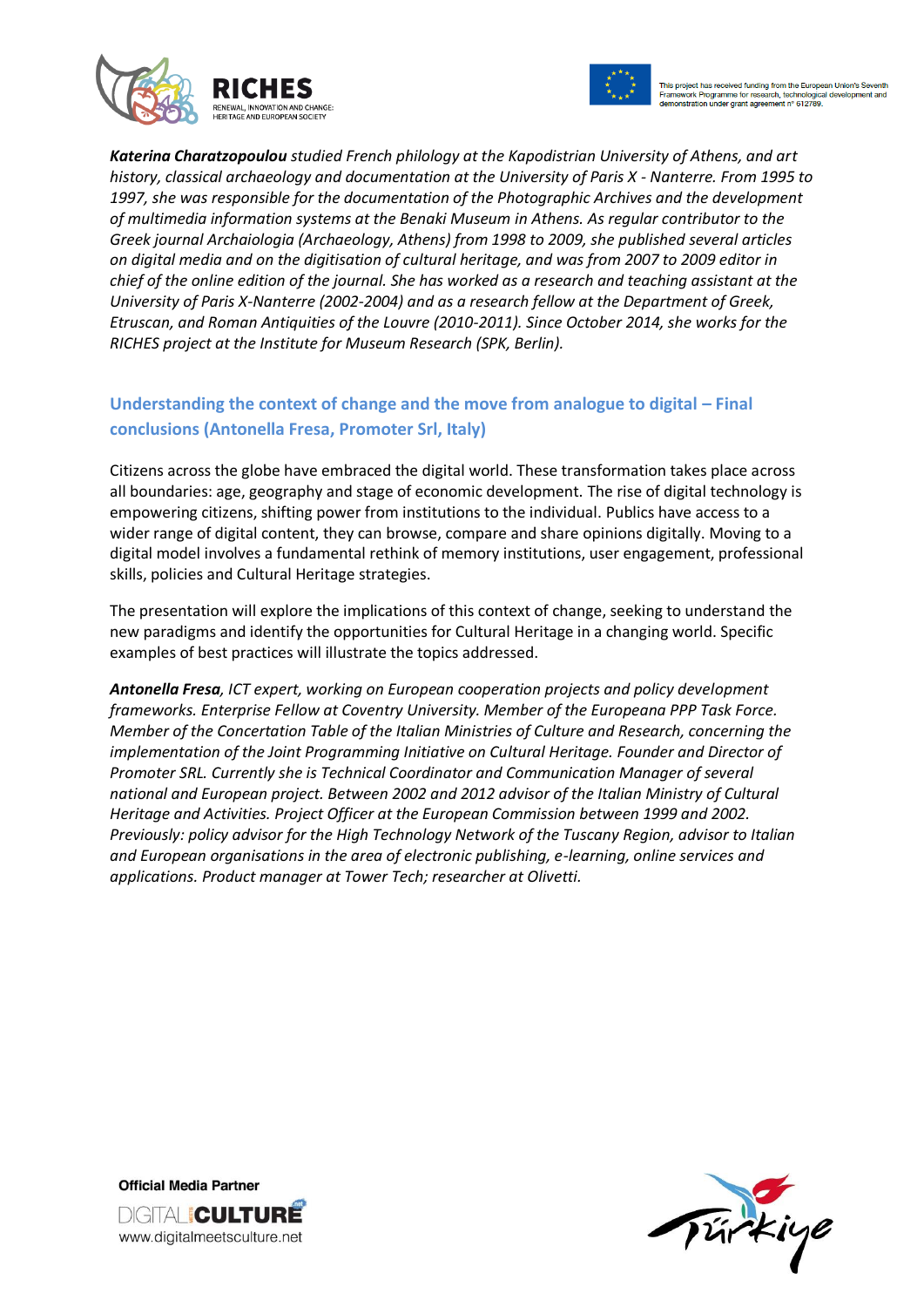



#### **14 May 2015**

# **Session 2: Cultural Heritage transmission in a changing world**

#### **Transformation of Physical Resources: the experience of Hamamonu (Altindag Municipality of Ankara, Turkey)**

Hamamönü district, one of the oldest settlements and constituting the first residential nucleus of Ankara, has turned into a livable place after the restoration project of the Altındağ Municipality that began in 2007.

Restoration works in the streets Dutlu, İnci, Fırın, İnanlı, Mehmet Akif Ersoy, Hamamönü and Sarıkadı created a touristic district in the midst of Ankara. Hamamönü, as one of the most frequent visited places, has a big contribution to Ankara's tourism.

Restoration works are currently shifted to Hamamarkası, where NGO's, universities and embassies open representative agencies; hosted by the Municipality of Altındağ.

Altındağ Mayor Mr. Veysel Tiryaki's presentation will be a summary of these works, supported with visual material.

*Altındağ Mayor Mr. Veysel Tiryaki was born in 1965 in the village Yukarıdüğer, Dörtdivan, a district of Bolu. He began his education in Bolu. Beginning from 1984, he studied Political Sciences at the Istanbul University. Shortly after his graduation he served as inspector for the Ministry of Finance, and than as district governor for the Ministry of Interior. From 1990 to 2003, he served as District Governer in Ağaçören (Aksaray), Tufanbeyli (Adana), Hasankeyf (Batman) and Arhavi (Artvin); and as Deputy Governor of the cities Artvin and Osmaniye.*

*He is elected mayor of Altındag on March 29, 2004, in 2009 and again in 2014. The third time he was elected, he signed a record by taking 65% of the votes.*

*In 1992, he stayed six months in the UK for local governmental and professional studies. 1998-1999 he completed his "Master of Public Administration" at the Institute of Public Administration for Turkey and the Middle East. In 2011, he completed his master's program at the Istanbul University, Institute of Social Sciences, Department of Public Administration. He finished his PhD at the Ankara University, Faculty of Sciences, Department of Real Estate Development.*

#### **Global Libraries Project Turkey: Education-Learning (Prof. Dr. Mehmet Emin Kucuk, Hacettepe Technology Transfer Center, Turkey)**

The "Librar-e Turkey" Project, in full alignment with the Global Libraries (GL) Initiative of the Bill & Melinda Gates Foundation (BMGF), aims to contribute to the improvement of the quality of life of Turkish society in general, and the disadvantaged and disempowered segments of that society in particular, by way of transforming all the public libraries in the country into centers of attraction for

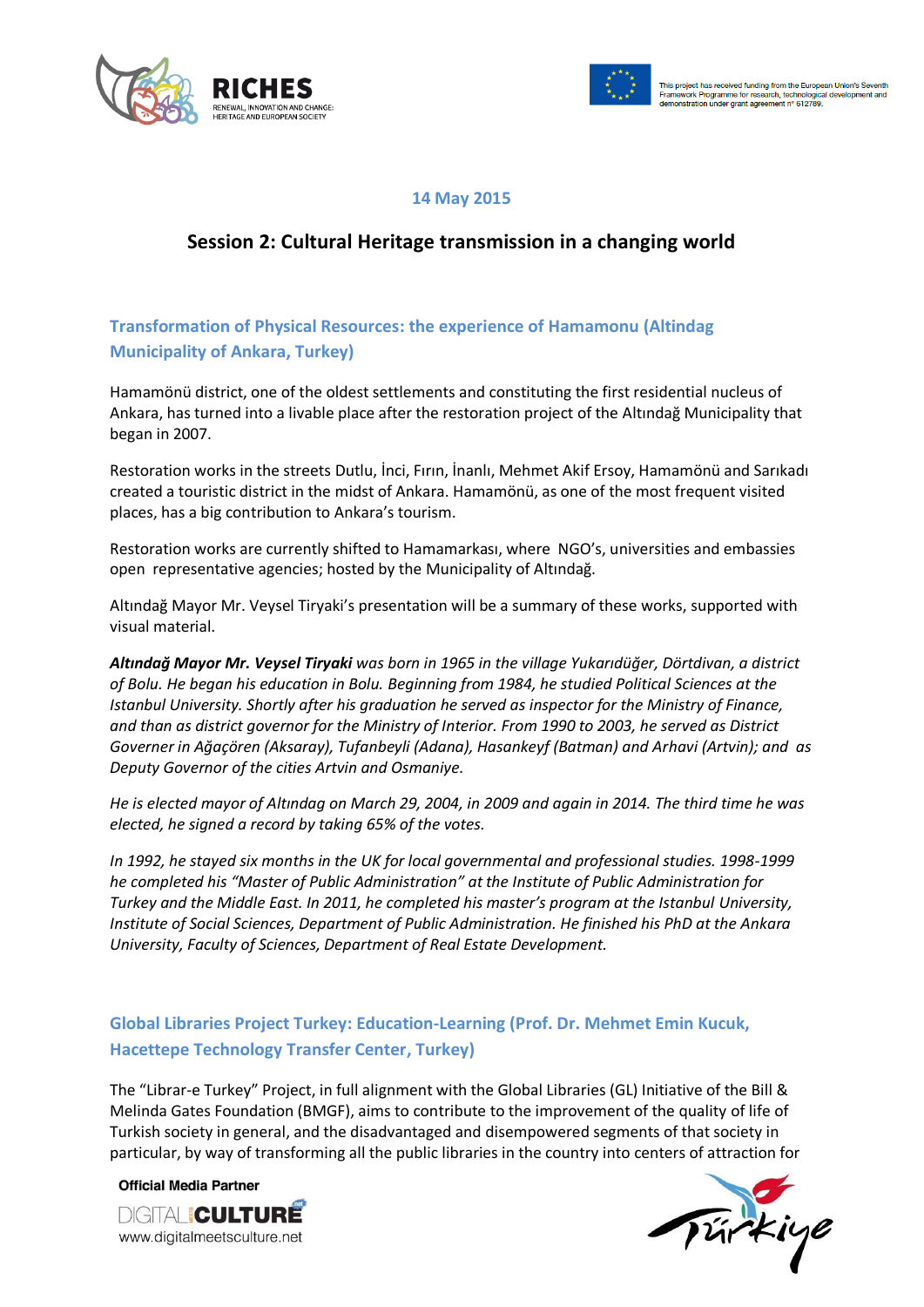



the public, where they can have free access to the hardware, software, and customized training required to optimally benefit from the ICT technologies of our age. As such, the project is an invaluable contribution to the efforts in Turkey, which are either in progress or being planned by governmental bodies such as the Ministry of Development, towards the closing of the digital gap that exists both within the Turkish society and between Turkey and developed nations. More specifically, with research-development, infrastructure improvement, and sustainable training and advocacy activities that are planned in two stages over a period of about 5 years, namely "Librar-e Turkey" Planning and Pilot (LT-PP) (28 months) and "Librar-e Turkey" Country Implementation (36 months), the project will provide not only a contribution, but also a major momentum for the transformation of Turkey into an information society.

Located in the nation's capital, Ankara, and on the Technology Development Zone of Hacettepe University, which is one of the largest and the most prestigious higher education and research institutions in Turkey, Hacettepe Technopolis – Technology Transfer Center (HT-TTC) is the grantee of the BMGF and the "implementing agency" of the project. For both stages of the project, HT-TTC will be collaborating with the General Directorate of Libraries and Publications (GDLP), an organizational unit of the Ministry of Culture and Tourism, as the natural "leading organization" and the most important key partner of the Project, as the GDLP is responsible for all aspects of the administration (personnel, in-service training, budget, infrastructure, maintenance etc.) of the total of all the public libraries in the country.

The specific activities of the LT-PP are to determine the existing ICT infrastructure of 78 pilot public libraries which are selected in such a way to statistically represent all geographic regions of Turkey and then to improve the infrastructure to the level required for the project; to determine the existing ICT skills of the library personnel at the pilot libraries and selected number of citizens in each locality and then to design sustainable online and onsite ICT training programs for the library personnel and the citizens, which will be customized to fit the needs of different skill levels; and to train the library personnel in order to transform them into ICT trainers and advocacy agents for the project, whose work will be part of a larger advocacy effort managed by the Project Office on a national scale and in various broadcast and print media.

In addition to the introduction of the Project, existing efforts of the pilot sites will also be illustrated.

*Prof. Dr. Mehmet Emin Kucuk is Program Director, Librar-e Turkey at the Hacettepe Technopolis – Technology Transfer Center. Professor Küçük has worked for the Department of Information Management, Hacettepe University between the years 1988-2010 as a researcher and lecturer. He has also acted as a deputy director for the Graduate School of Social Sciences, Hacettepe University between the years 2005-2010. He has received his professorship from Aksaray University in Turkey in 2010 and acted as vice rector for Aksaray University between the years 2010 and 2011. His professional interests mainly are library automation, digital libraries, digital information systems, organization of information, scholarly communication and manuscripts in Turkey. Prof. Küçük is member of Turkish Librarians Association, University and Research Librarians Association and Turkish Informatics Society. Education: BA in Library Science, Hacettepe University; MA in Library Science, Hacettepe University; PhD in Information and Library Management, University of Northumbria at Newcastle, UK.*